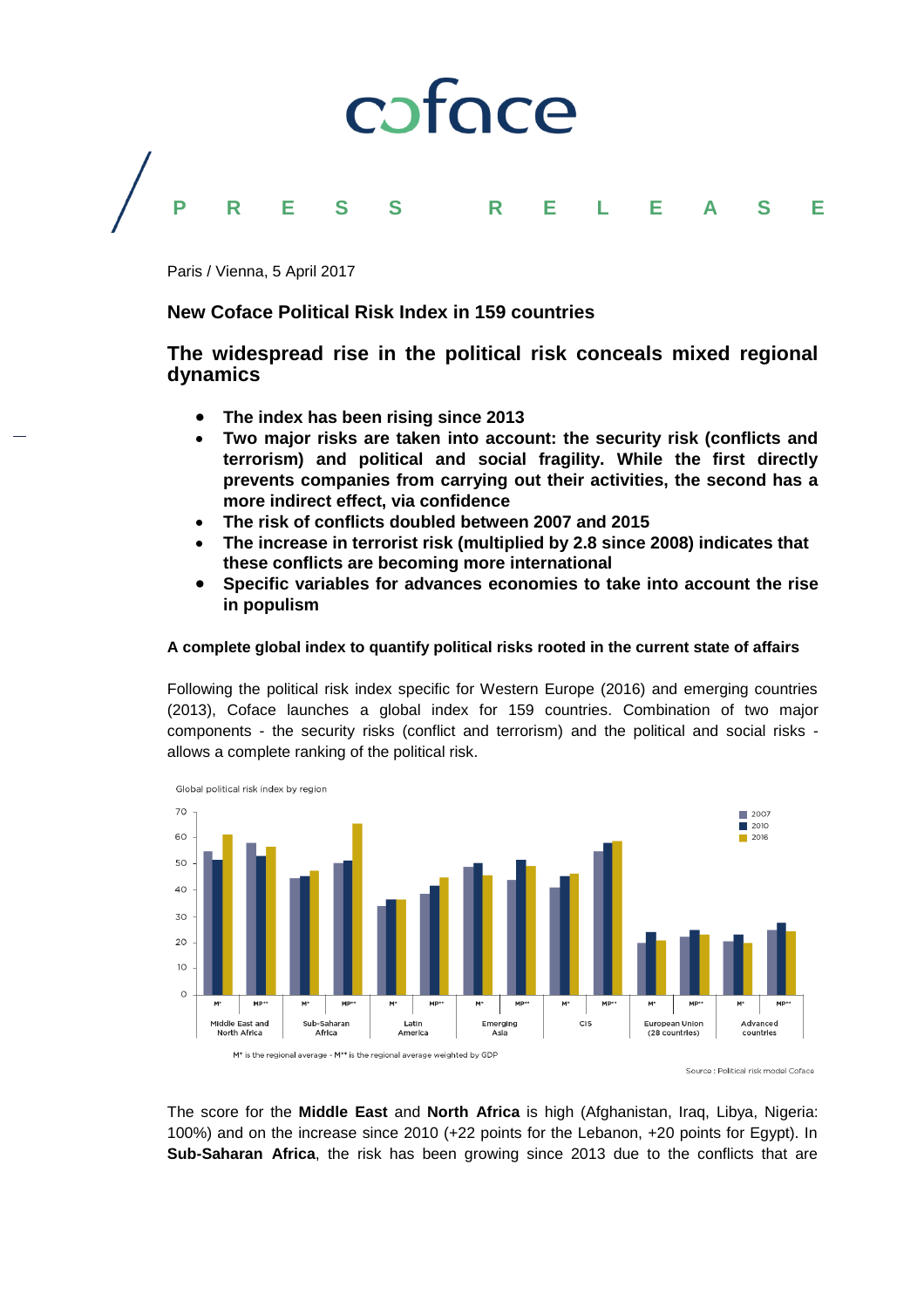# caface **PRESS R E L E A S E**

discouraging investors: +36 points in Nigeria (-30% FDI since 2013), +28 points in Central African Republic (note that Côte d'Ivoire is showing slight improvement: -6 points).

The countries of the **Commonwealth of Independent States** are also significantly above the average. The deterioration in the scores of Russia (+2 points) and Ukraine (+41 points) is not the sole reason for this. A rise may also be noted in the political and social fragilities of Tajikistan (+10 points) and Azerbaijan (+8 points).

**Latin America**, where social fragility is rising, is on an upward slope (Mexico +25 points and Venezuela +9 points).

Trends are mixed in **Asia**, with the exception of the two giants, China (+10 points) and India (stable), the political risk has been gradually improving since 2010 (Sri Lanka: -60 points; Nepal: -25 points).

#### **Three components of the index confirm that the risk is spreading out**

#### *The conflict index*

The conflict index is based on the occurrence of conflicts, their intensity, and the types of actors involved. The countries in a state of war are at the top of the ranking: Afghanistan, Iraq, Sudan, Nigeria and Syria. Mexico, because of the cartels war; Colombia; Algeria and India, also stand out with a high level of risk.

#### *The terrorist risk*

The security risk cannot be measured without taking account of the terrorism indicator which has increased 2.8-fold since 2008 and is likely to affect the confidence of businesses, households and foreign investors. Most of the countries of the OECD engaged in combating the so-called Islamic State have seen their score increase between 2011 and 2015: France is the number-one developed country in the rating with a score of 77% (+24 points). The risk have also been progressing in the USA (+23 points), Australia (+27 points) and Germany (+27 points).

#### *The political and social fragility index*

The political and social fragility indices take account, on the one hand, of the nature of the political regime, ethnic and linguistic fragmentation, and political and civil liberties and, on the other, of the pressures and instruments of the social risk. Here again, the countries where the conflicts are intense manifest the highest risk levels. Between 2007 and 2015, the rise was particularly marked in the CIS and Latin America.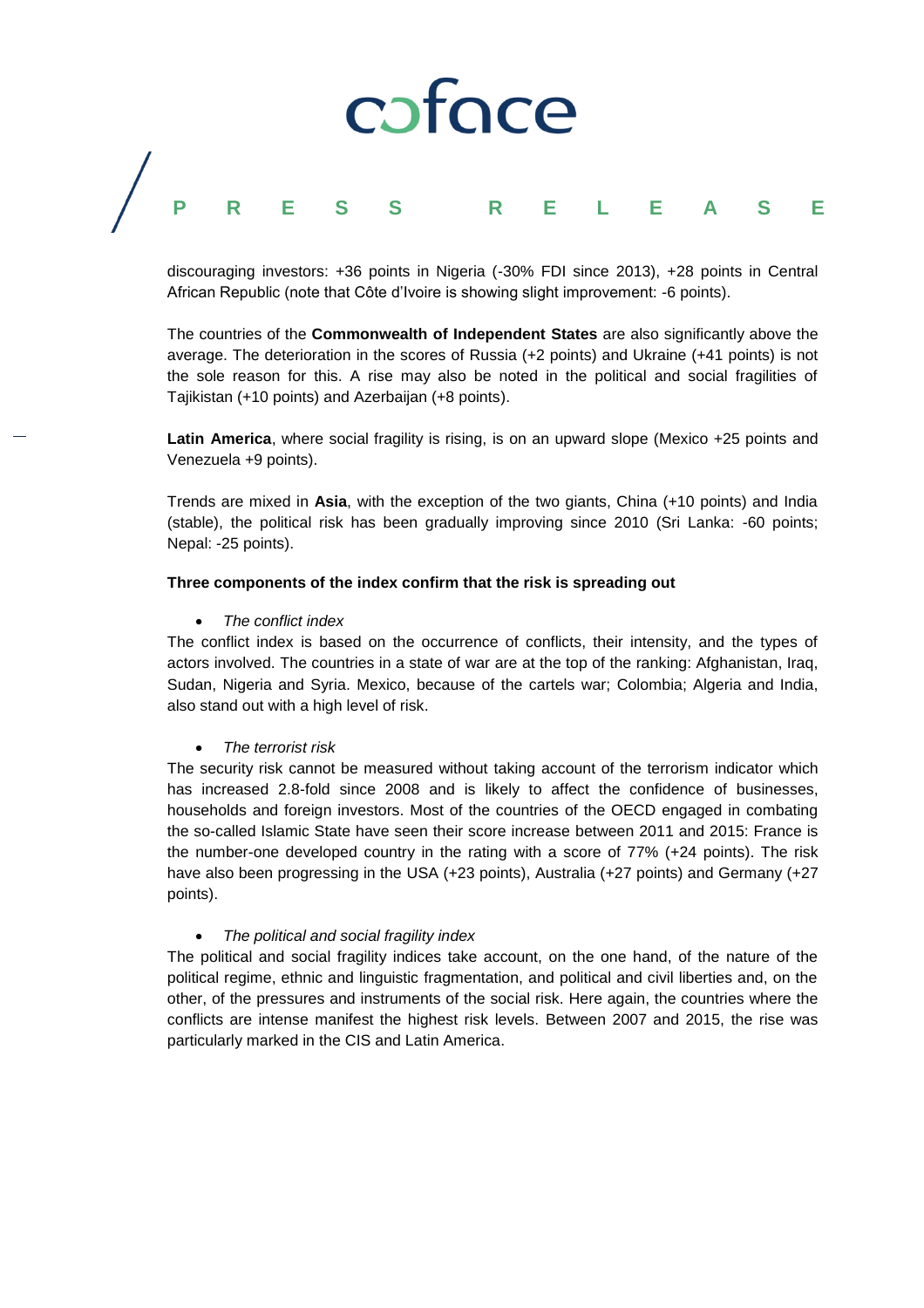

#### **Developed countries put to the test of the populist wave**

For the developed countries, the "Manifesto" project data has been added, taking into account the rising populism. It surveys the proportion of political manifestos allocated to an electoral theme (protectionism, security, public order, national values, etc). The analysis conducted by Coface demonstrates that the countries in which the pressure of populism has reached the highest level are the United Kingdom (score of 73%) and France (70%) with a relatively significant share of themes linked to public order, followed by Austria (64%) and the Netherlands (63%), where a significant share deals with distrust of multiculturalism.

#### **CONTACT MEDIA**:

Verena SCHWARZ - T. +43 (0)1 515 54-540 [verena.schwarz@coface.com](mailto:verena.schwarz@coface.com)

#### **About Coface**

Coface, a world-leading credit insurer, offers 50,000 companies around the globe solutions to protect them against the risk of financial default of their clients, both on their domestic and export markets. The Group, which aims to be the most agile global credit insurer in the industry, is present in 100 countries, employs 4,300 people, and posted consolidated turnover of €1.411 billion in 2016. Coface publishes quarterly country and sector risk assessments based on its unique knowledge of companies' payment behavior and on the expertise of its 660 underwriters and credit analysts located close to clients and their debtors.

#### [www.coface.at](http://www.coface.at/)

Coface SA. is listed on Euronext Paris – Compartment B ISIN: FR0010667147 / Ticker: COFA